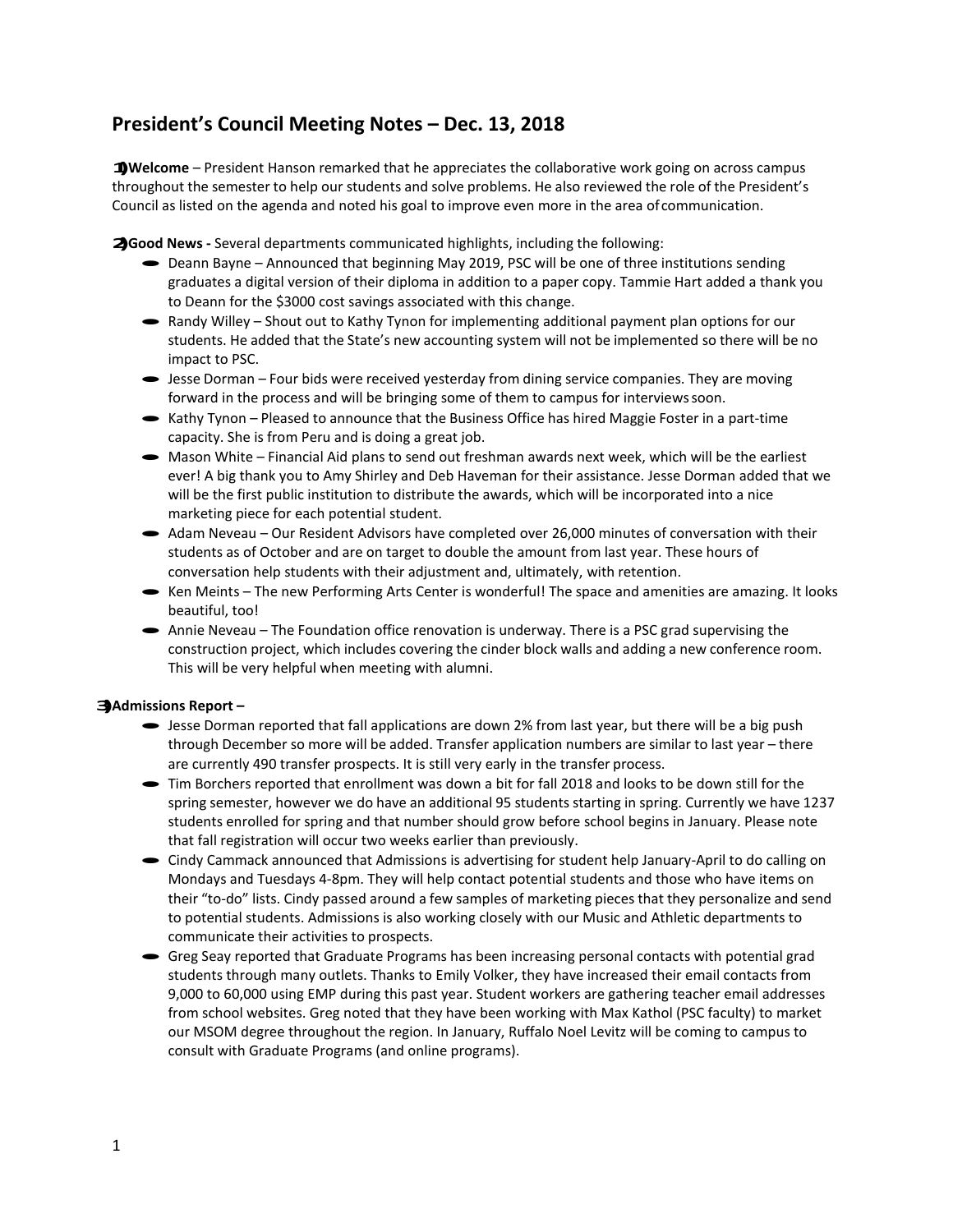## **4)Updates**

- **A. SEM**  Jesse Dorman reviewed that, following more than eighteen months of research by the SEM committee, approvals have been given to add one new major (Communication), one new varsity sport (Cheerleading), and four new junior varsity sports (Baseball, Softball, Men's and Women's Basketball). This is an ongoing process and we will continue to evaluate and add other attractive SEM initiatives in order to grow enrollment. Wayne Albury noted that Athletics is in full recruiting mode. They will also be advertising for assistant coaches in the spring.
- **B.** Budget Tammie Hart distributed a handout and reviewed current PSC revenue compared with last year. She is projecting a \$471,211 shortfall for the year, which is a better outcome than the last report. Carryforward funding will cover the shortfall, but this is not a long-term solution. Tammie urged all to be good stewards with budgets.
- **C. Facilities**  Jill McCormick shared updates on the following campus projects:
	- oStudent Center **–** finalizing LED lighting quotes and completing floor waxing during holiday break ◯ Student Center – finalizing LED lighting quotes and completing floor waxing during ho<br>
	◯ Complex – new lighting and more painting work being done during the holiday break
	- Oomplex new lighting and more painting work being do<br>
	Obelzell shower repairs and new light pole in parking lot
	- $\bigcirc$  Delzell shower repairs and new light pole in parking lot  $\bigcirc$  Morgan front and back door replacement
	-
	- $\sim$  AV Larson Facility Services will help with the Foundation Office painting after renovation. New heat pump. heat pump.<br>  $\bigcirc$  CATS & Library – entryway carpeting and heat pump replacement
	- GATS & Library entryway carpeting and heat pu<br>
	General projects cleaning floors across campus
	-
	- ◯ General projects cleaning floors across campus<br>
	OPresident's home new ramp will be installed next week for ADA accessibility
	- ◯ President's home new ramp will be installed next week for ADA accessibility<br>
	◯ Dr. Hanson added that the Board of Trustees has approved an indoor hitting complex to be constructed near the baseball/softball fields, although a few years out. He also reported that LB309 will fund an ADA study on Delzell and the Student Center.
- **D. System Strategic Initiative**  President Hanson completed 14 regional visits/interviews to help gather information from employers and area leaders to help support the NSCS strategic initiative, *Nebraska FWD*. The system office recently took this feedback in its proposal to the Governor, who is interested and wants additional information. The program would support \$4,000 scholarships for students pursuing education in high-need workforce fields. If approved, the State would increase our appropriations for core needs. A staff person would be employed at each of the state colleges to do the program outreach and help with career planning.
- **E. Strategic Planning**  President Hanson announced that the Foundation has an aggressive strategic plan to double its contribution to the College over the next five years. This will help greatly with scholarships and will help fund the Student Center renovation and expansion. Dr. Hanson is working with a Peru work group, "ImPERUving as One", consisting of individuals from the City, the College (including students), and Foundation board members. This group, under the facilitation of UNL-Extension, distributed a communityinput survey and received 377 responses. In addition, focus groups gathered to offer input, followed by a town hall meeting to report the survey and focus group feedback to the community. Currently, five subcommittees are being formed and will begin their work in January under the following headings:<br>
integral of the following headings:<br>
and the state of their work in January under the following headings:
	-
	- **O**Housing<br> **○Economic/Business Development**
	- $\bigcirc$ Infrastructure
	- oAttraction & Retention
	- $\bigcirc$  Relationships & Communication

Tim Borchers reported that, as part of strategic plan implementation, we will be hosting a Research & Creativity Expo on April 4, 2019. A committee is planning the details of this event, which will include an alumni awards luncheon. Additionally, strategic plan implementation efforts are moving forward in the areas of Honors Program, Leadership, Persistence, First-Year-Experience and Living Learning Communities. Two other committees, focused on Recruitment & Support and Career Development, will begin working in the spring.

**F.** Audit – Debbie White reviewed that PSC undergoes multiple audits, which this year have yielded "no findings". The State audit is a bit of a different challenge and, although this year's audit report will be much better than last year's. It will show that we have deficiencies related to items needing tobe